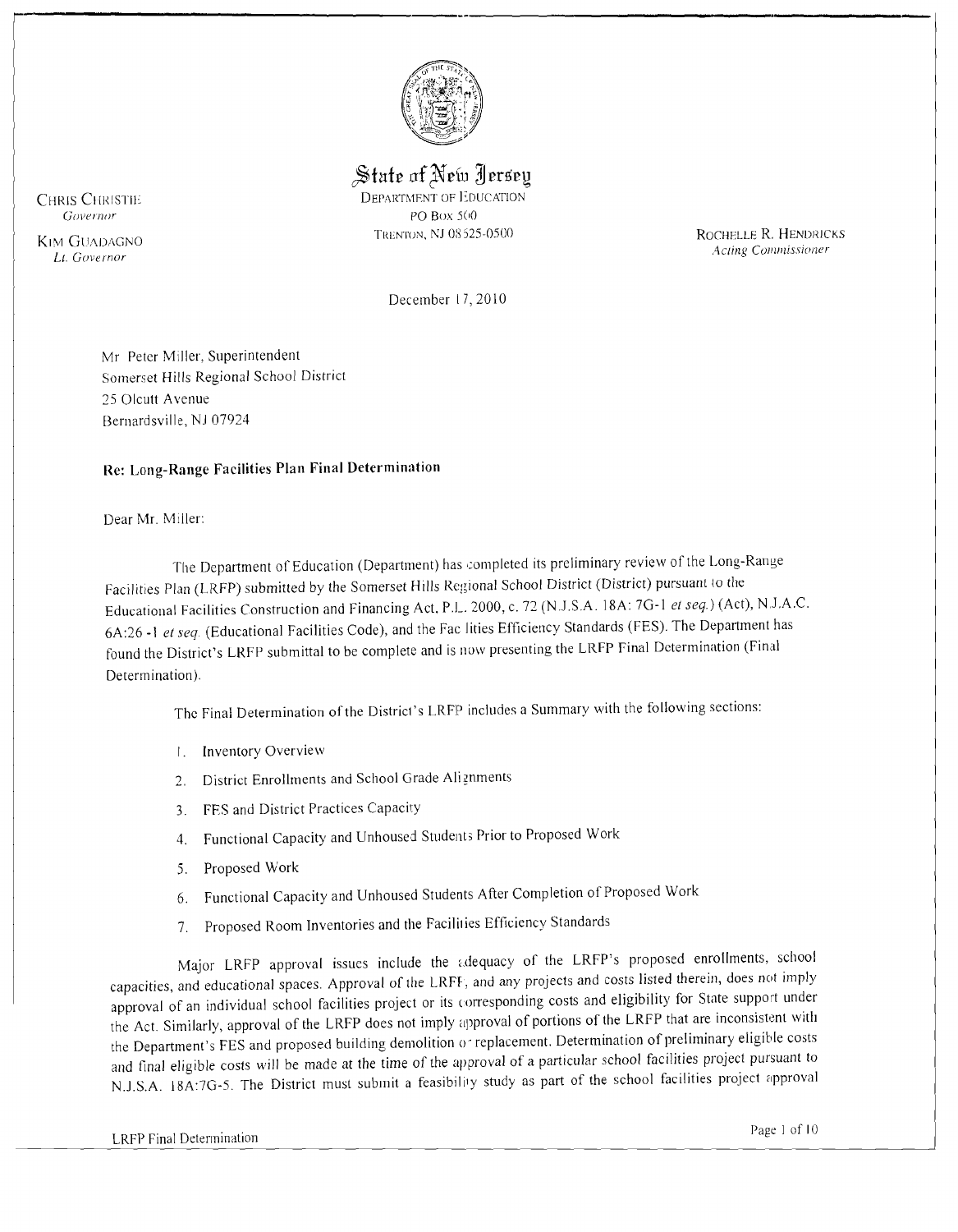process, pursuant to N.J.S.A. 18A:7G-7b, to support proposed building demolition or replacement. The feasibility study should demonstrate that a building might pose a risk to the safety of the occupants after rehabilitation or that rehabilitation is not cost-effective.

Following the approval of the LRFP, the Distric. may submit an amendment to the approved LRFP for Department review. Unless and until an amendment to the LRFP is submitted to and approved by the Commissioner of the Department pursuant to N.J.S.A. 18A:7G-4(c), the approved LRFP shall remain in effect. The District may proceed with the implementation of school facilities projects that are consistent with the approved LRFP whether or not the school facilities project contains square footage that may be ineligible for State support.

We trust that this document will adequately e>plain the Final Determination and allow the District to move forward with the initiation of projects within its LRFP Please contact Frank LoDolce, Regional Director at the Office of School Facilities at (609) 292-7078 with any questions or concerns that you may have.

Sincerely, / Wind of pole Rochelle R. Hendricks

Acting Commissioner

RRH:BEP:FLhlj Enclosure

 $\overline{\phantom{a}}$ 

c: Division of Education System Efficiency Trudy Doyle, Somerset County, Executive County Superintendent Bernard E. Piaia, Director, Office of School Facilities Frank LoDolce, Regional Director, Office of School Facilities H. Lyle Jones, Manager, Office of School Facilities Nancy Lee Hunter, School Business Administrator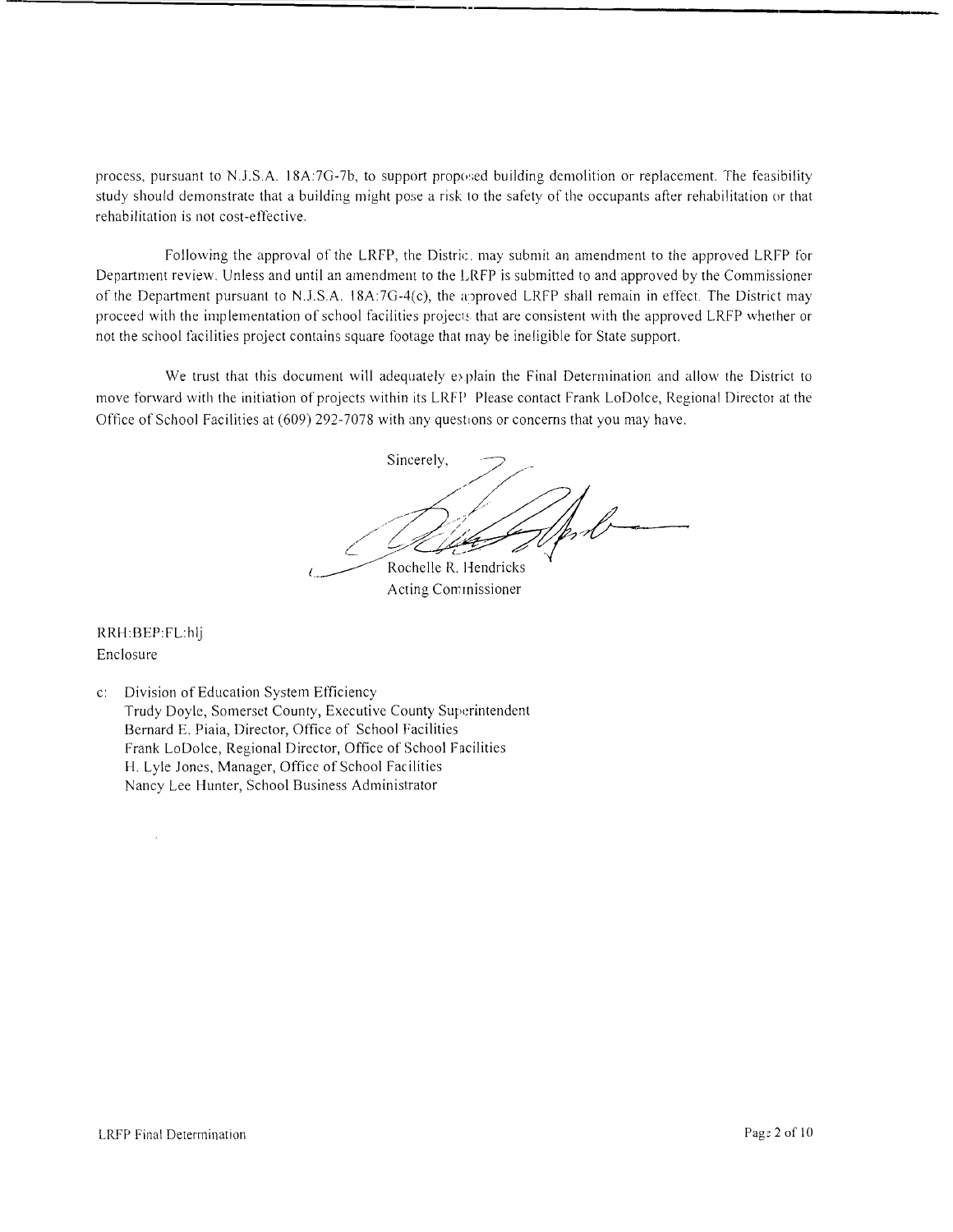## LONG-RANGE FACILITIES PLAN

# **Final Determination Summary**

Somerset Hills Regional School District

The Department of Education (Department) has completed ts review of the Long-Range Facilities Plan (LRFP or Plan) submitted by the Somerset Hills Regional School District

(District) pursuant to the Educational Facilities Construction and Financing Act, P.L. 2000, c.72 (NJ.S.A. 18A:7G-1 et seq.) (Act), N.J.A.C. 6A:26-1 et seq. (Educational Facilities Code), and the Facilities Efficiency Standards (FES).

This is the Department's Final Determination Summary (Summary) of the LRFP. The Summary is based on the standards set forth in the Act, the Educational Facilities Code, the FES, District entered data in the LRFP and Project Application and Tracking System (LRFP website), and District supplied supporting documentation. The Summary consists of seven sections, The referenced reports in *i,a!ic* text are standard LRFP reports available on the Department's LRFP website.

### 1. Inventory Overview

The District provides services for students in grades K-12. The predominant existing school grade configuration is K-12. The predominant proposed school grade configuration is K-12. The District is classified as an "Under 55" district for funding purposes.

The District identified existing and proposed schools, sites, buildings, playgrounds, playfields, and parking lots in its LRFP. The total number of existing and proposed district-owned or leased schools, sites, and buildings are listed in Table 1. A detailed description of each asset can be found in the LRFP website report titled *"Site Asset Inventory Report. "* 

|                                                       | Existing | Proposed |  |
|-------------------------------------------------------|----------|----------|--|
| Sites:                                                |          |          |  |
| <b>Total Number of Sites</b>                          |          |          |  |
| Number of Sites with no Buildings                     |          |          |  |
| Number of Sites with no Instructional Buildings       |          |          |  |
| <b>Schools and Buildings:</b>                         |          |          |  |
| Total Number of Schools                               |          |          |  |
| Total Number of Instructional Buildings               |          |          |  |
| Total Number of Administrative and Utility Buildir gs |          |          |  |
| Total Number of Athletic Facilities                   |          |          |  |
| Total Number of Parking Facilities                    |          |          |  |
| Total Number of Temporary Facilities                  |          |          |  |

#### Table I: Inventory Summary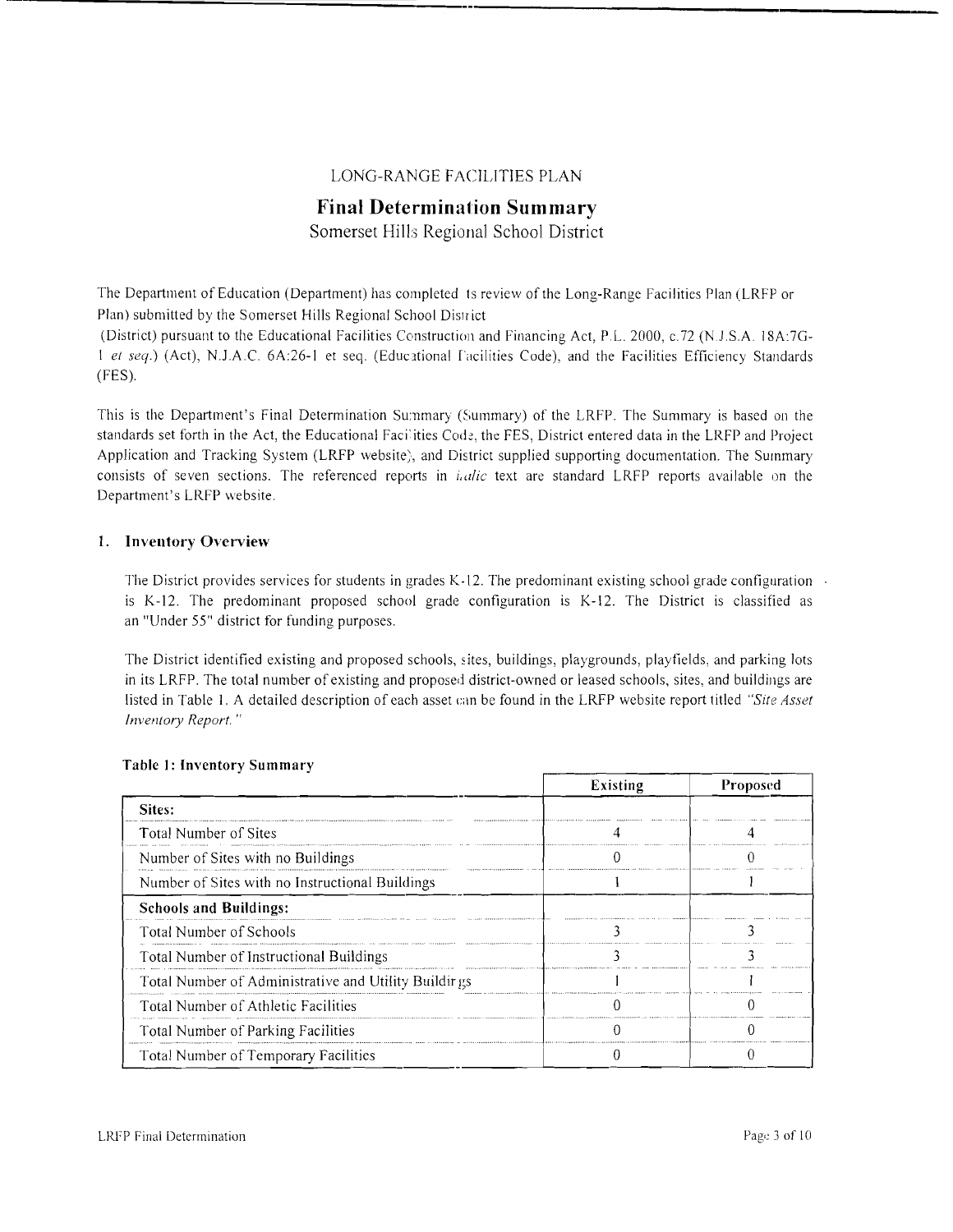As directed by the Department, incomplete school Incilities projects that have project approval from the Department are represented as "existing" in the Plan. District schools with incomplete approved projects that include new construction or the reconfiguration of existing program space are as follows:  $n/a$ .

**---------------------------------------**

Major conclusions are as follows:

- The District is proposing to maintain the exist ng number of District-owned or leased sites.
- The District is proposing to maintain the existng number of District-owned or operated schools.
- The District is proposing to maintain the existing number of District-owned or leased instructional buildings. The District is proposing to maintain the existing number of District-owned or leased noninstructional buildings.

FINDINGS The Department has determined thai the proposed inventory is adequate for review of the District's LRFP. However, the LRFP determination does not imply approval of an individual school facilities project listed within the LRFP. The District must submit individual project applications for project approval. If building demolition or replacement is proposed, the District must submit a feasibility study, pursuant to N.J.S.A. 18A:7G-7b, as part of the application for the specific school facilities project.

## 2. District Enrollments and School Grade Alignments

The District determined the number of students, or "proposed enrollments," to be accommodated in the LRFP on a district-wide basis and in each school. The District's existing and proposed enrollments and the cohortsurvival projection provided by the Department on the LRFP website are listed in Table 2. Detailed information can be found in the LRFP website report titled "Enrolment Projection Detail." Existing and proposed school enrollments and grade alignments can be found in the seport titled "Enrollment and School Grade Alignment."

|                             | <b>Actual Enrollments</b><br>2006 | <b>District Proposed</b><br><b>Enrollments</b> | <b>Department's LRFP</b><br><b>Website Projection</b> |
|-----------------------------|-----------------------------------|------------------------------------------------|-------------------------------------------------------|
| Grades K-12:                |                                   |                                                |                                                       |
| Grades K-5, including SCSE  | 811                               | 901                                            | 923                                                   |
| Grades 6-8, including SCSE  | 428                               | 455                                            | 455                                                   |
| Grades 9-12, including SCSE | 688                               | 903                                            | 903                                                   |
| Pre-Kindergarten:           |                                   |                                                |                                                       |
| Pre-Kindergarten, Age 3     | Ω                                 |                                                |                                                       |
| Pre-Kindergarten, Age 4     |                                   |                                                |                                                       |
| Pre-Kindergarten, SCSE      | 18                                | 22                                             |                                                       |
| <b>District Totals</b>      | 1,945                             | 2,281                                          | 2,281                                                 |

### Table 2: Enrollment Comparison

*"'seSE"' .)elf-Contained Special Education* 

Major conclusions are as follows:

The District elected to use the Department's LRFP website projection. Supporting documentation was submitted to the Department as required to justify the proposed enrollments.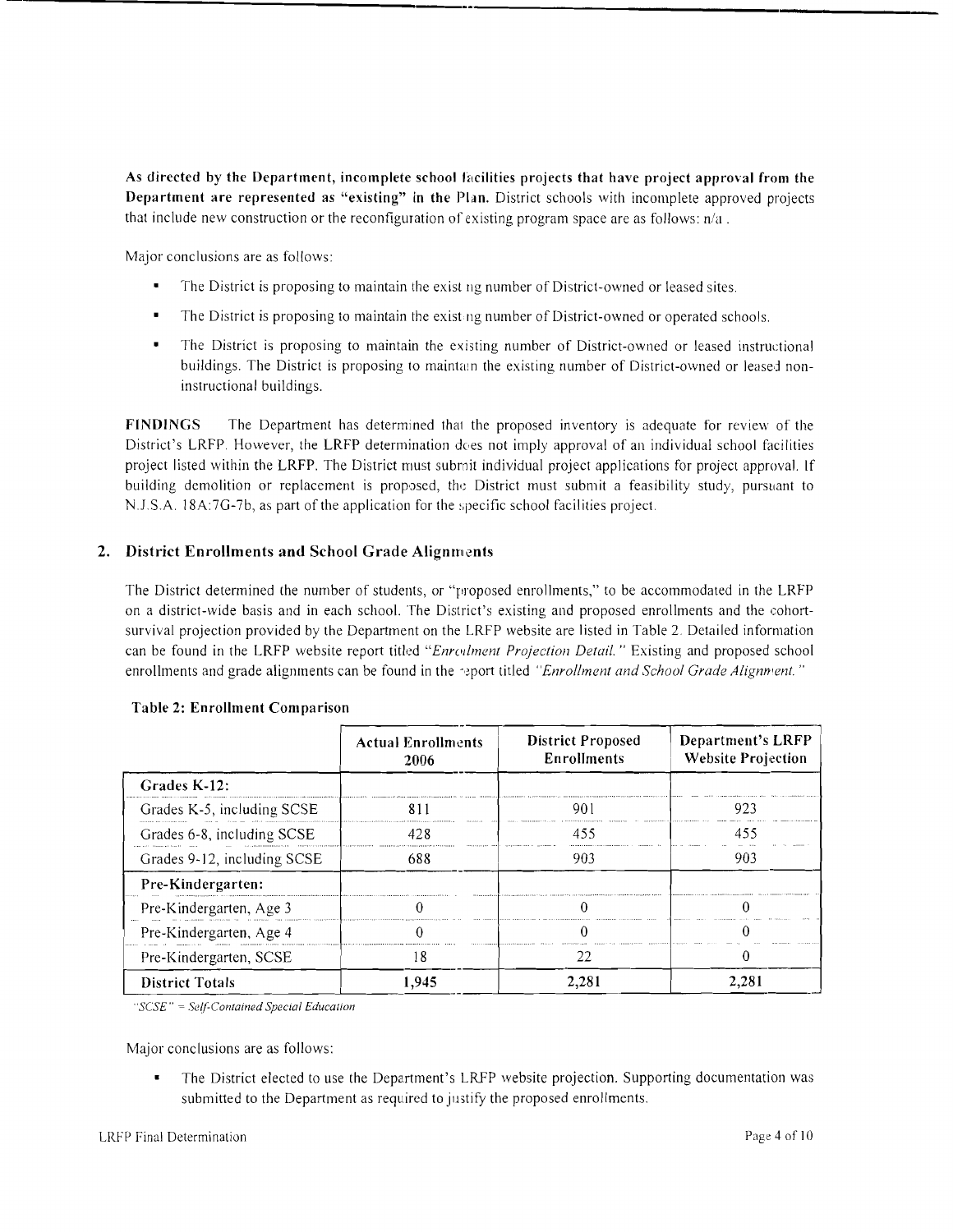- The District is planning for increasing enrollments.
- The District is not an ECPA (Early Childhood Program Aid) District.

**FINDINGS** The Department has determined that the District's proposed enrollments are supportable for review of the District's LRFP. The Department will require a current enrollment projection at the time an application for a school facilities project is submitted incorporating the District's most recent Fall Enrc Ilment Report in order to verify that the LRFP's planned capacity is appropriate for the updated enrollments.

**---------------,--------------\_.\_----,** 

## **3. FES and District Practices Capacity**

The proposed room inventories for each school were analyzed to determine whether the LRFP provides adequate capacity for the proposed enrollments. Two capacity calculation methods, called *"FES Capacity"* and *"District Practices Capacity,* " were used to assess c\isting and proposed school capacity in accordance with the FES and District program delivery practices. A third capacity calculation, called *"Functional Capacity,"* determines Unhoused Students and potential State support for school facilities projects. Functional Capacity is analyzed in Section 5 of this Summary.

- *FES Capacity* only assigns capacity to pre-kindergarten *(if district-owned or operated),* kindergarten, general, and self-contained special education classrooms. No other room types are considered to be capacity-generating. Class size is based or the FES and is prorated for classrooms that are sized smaller than FES classrooms. FES Capacity is most accurate for elementary schools, or schools with non-departmentalized programs, in which ir truction is "homeroom" based. This capacity calc ulation may also be accurate for middle schools depending upon the program structure. However, this method usually significantly understates available ligh school capacity since specialized spaces that are typically provided in lieu of general classrocons are not included in the capacity calculations.
- *District Practices Capacity* allows the District to include specialized room types in the capacity calculations and adjust class size to reflect actual practices. This calculation is used to review capacity and enrollment coordination in middle and high schools.

A capacity utilization factor in accordance with the FES is included in both capacity calculations. A 90%, capacity utilization rate is applied to classrooms servir g grades K-8. An 85% capacity utilization rate is applied to classrooms serving grades 9-12. No capacity utilization factor is applied to preschool classrooms.

Table 3 provides a summary of existing arid proposed district-wide capacities. Detailed information can be found in the LRFP website report titled *"FES and Dist"ict Practices Capacity. "* 

|                                          | Total FES Capacity | <b>Total District Practices Capacity</b> |  |
|------------------------------------------|--------------------|------------------------------------------|--|
| (A) Proposed Enrollments                 | 2.281              | 2.281                                    |  |
| (B) Existing Capacity                    | 1.805              | 2.341                                    |  |
| <i>*Existing Capacity Status (B)-(A)</i> | $-476$             |                                          |  |
| $(C)$ Proposed Capacity                  | 1.805              | 2.341                                    |  |
| <i>*Proposed Capacity Status (C)-(A)</i> | -476               |                                          |  |

## Table 3: FES and District Practices Capacity Summary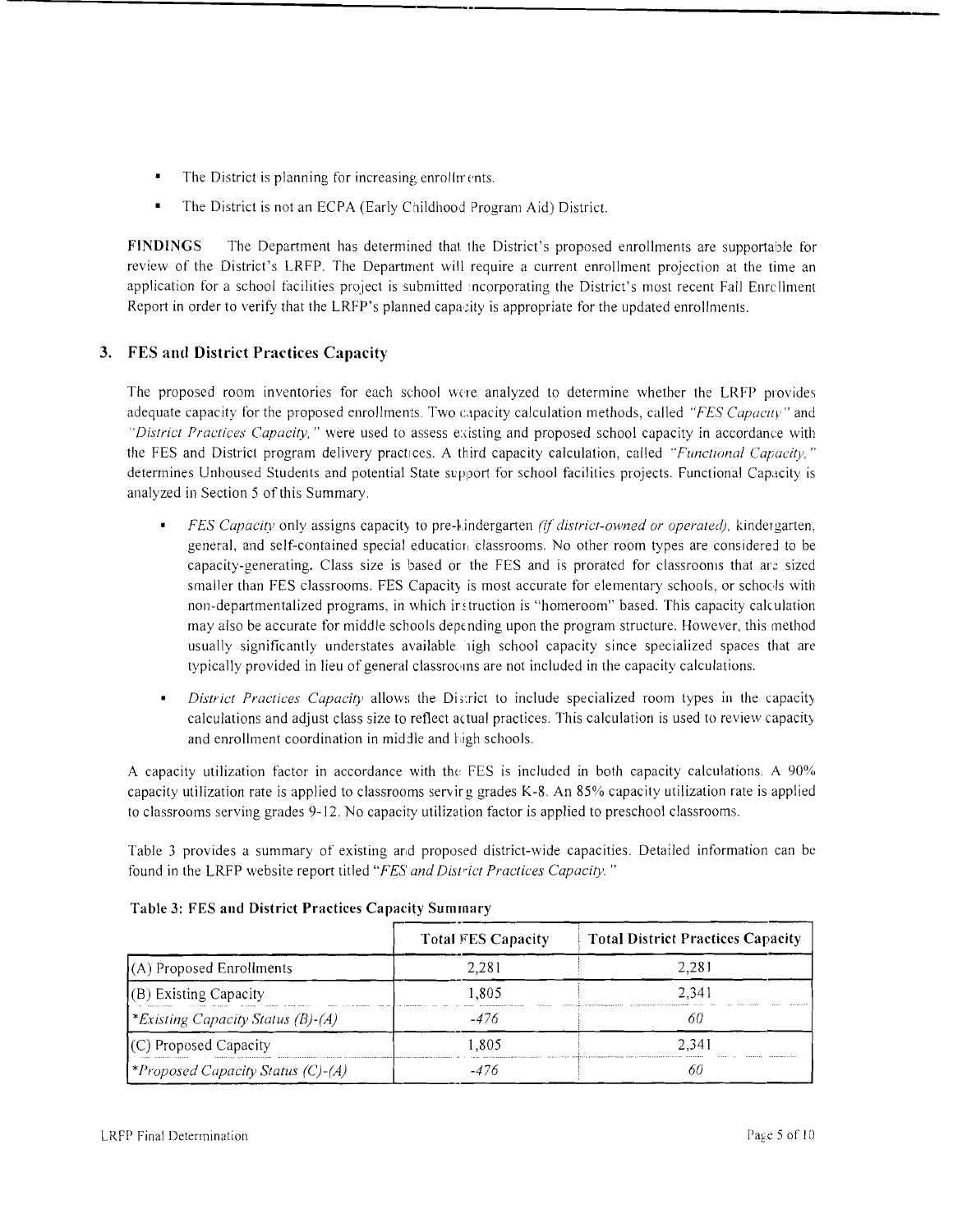\* Positive numbers signify surplus capacity; negative nun bers signify inadequate capacity. Negative values for District Practices capacity are acceptable if proposed enrollments ac not exceed 100% capacity utilization.

Major conclusions are as follows:

- The District has appropriately coordinated proposed school capacities and enrollments in the LRFP.
- Adequate justification has been provided by the District if capacity for a school deviates from the proposed enrollments by more than 5%.

**FINDINGS** The Department has determined that the proposed District capacity, in accordance with the proposed enrollments, is adequate for review of the District's LRFP. The Department will require a current enrollment projection at the time an application for a school facilities project is submitted, incorporating the District's most recent Fall Enrollment Report, in order to verify that the LRFP's planned capacity meets the District's updated enrollments.

## 4. Functional Capacity and Unhoused Students Prior to Proposed Work

Functional Capacity was calculated and compared to the proposed enrollments to provide a preliminary estimate of Unhoused Students and new construction funding eligibility. Functional Capacity is the adjusted gross square footage of a school building *(total gross square feet minus excluded space)* divided by the minimum area allowance per Full-time Equivalent student for the grade level contained therein. Unhoused Students is the number of students projected to be enrolled in the District that exceeds the Functional Capacity of the District's schools pursuant to N.J.A.C.  $6A:26-2.2(c)$ .

"Excluded Square Feet" in the LRFP Functional Capacity calculation includes (1) square footage exceeding the FES for any pre-kindergarten, kindergarten, general education, or self-contained special education classroom; (2) grossing factor square footage (corridors, stairs, mechanical rooms, etc.) that exceeds the FES allowance. and (3) square feet proposed to be demolished or discontinued from use. Excluded square feet may be revised during the review process for individual school facilities projects.

Table 4 provides a preliminary assessment of Functional Capacity, Unhoused Students, and Estimated Maximum Approved Area for the various grade groups in accordance with the FES. Detailed information concerning the calculation and preliminary excluded square feet can be found in the LRFP website reports titled "Functional Capacity and Unhoused Students" and "Functional Capacity Excluded Square Feet."

|                        |            | Estimated   |           | D              | $E = C \times D$         |
|------------------------|------------|-------------|-----------|----------------|--------------------------|
|                        | Α          | Existing,   | $C = A-B$ | Area           | Estimated Maximum        |
|                        | Proposed   | Function al | Unhoused  | Allowance      | Approved Area for        |
|                        | Enrollment | Capacity    | Students  | (gsf/students) | <b>Unhoused Students</b> |
| *Elementary (PK-5)     | 901        | 735         | 165.96    | 125.00         | 20,745                   |
| Middle $(6-8)$         | 455        | 454         | 1.23      | 134.00         | 164                      |
| $High (9-12)$          | 903        | 1,265       |           | 151.00         |                          |
| <b>District Totals</b> | 2.259      | 2.454       |           |                |                          |

Table 4: Functional Capacity and Unhoused Students Prior to Proposed Work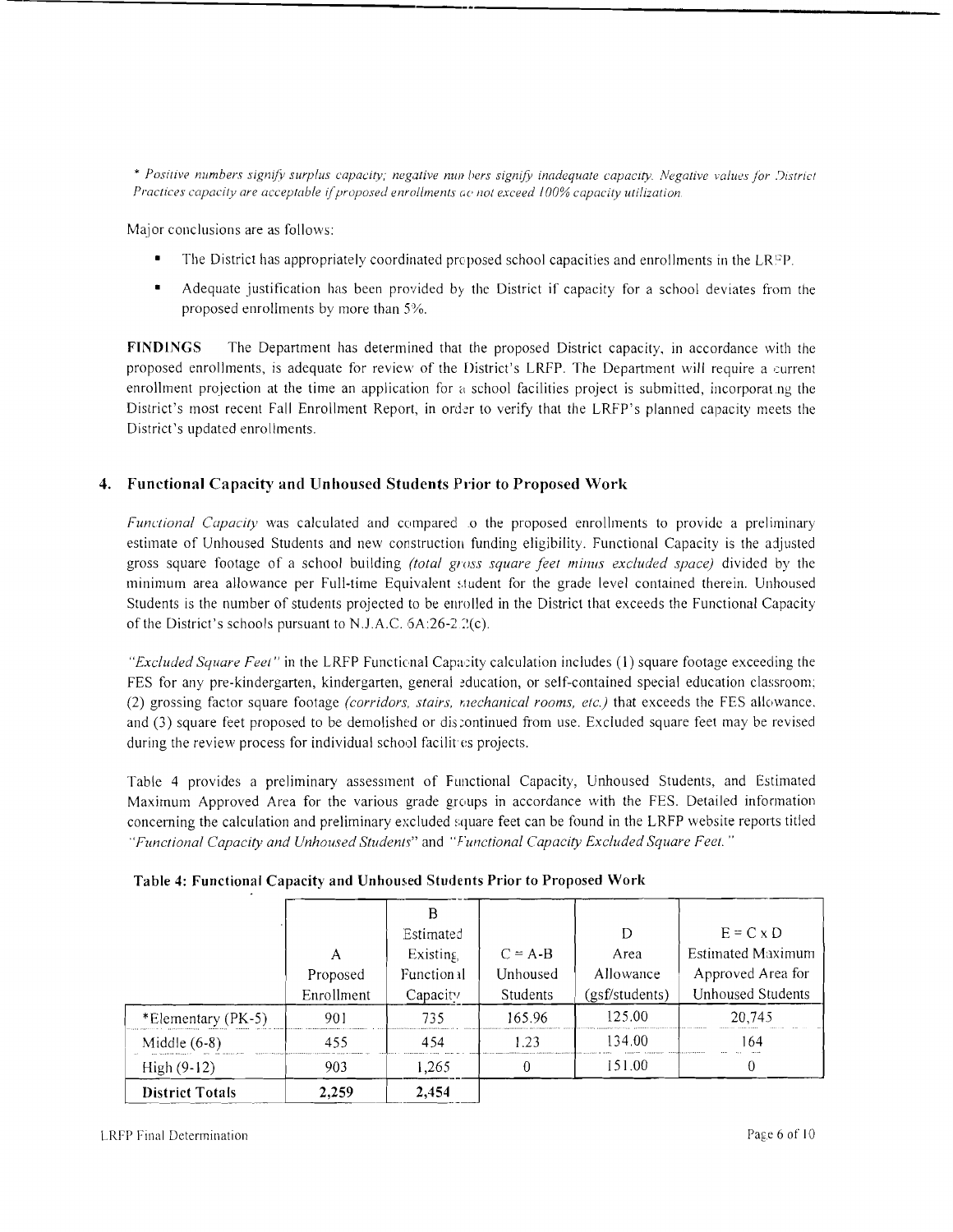\*Since the District is not an ECPA district, general educction preschool students are not included in the calculations. *Special education preschool students, if applicable, are included in the calculations for grades PK-5.* 

**----------------'----------------------**

Major conclusions are as follows:

- The calculations for "Estimated Existing Functional Capacity" do not include school facilities projects that have been approved by the Department bet were not under construction or complete at the time of Plan submission.
- The District, based on the preliminary LRFP assessment, does not have Unhoused Students for the following FES grade groups: n/a.
- The District, based on the preliminary LRFP assessment, has Unhoused Students for the following FES grade groups: Grades PK, K-5, 6-8, 9-12.
- The District is not an ECPA District. Therefore, pre-kindergarten students are not included in the calculations.
- The District is not proposing to demolish or discontinue the use of existing District-owned instructional space. The Functional Capacty calculation excludes square feet proposed to be demolished or discontinued for the following FES grade groups: n/a.

**FINDINGS** Functional Capacity and Unhoused Students calculated in the LRFP are preliminary estimates. Justification for square footage in excess of the FES and the determination of additional excluded square feel, Preliminary Eligible Costs (PEC), and Final Eligible Costs (FEC) will be included in the review process for specific school facilities projects. A feasibility study undertaken by the District is required if building demolition or replacement is proposed per N.J.A.C.  $6A$ :26-2.3(b)(10).

## **5. Proposed Work**

The District was instructed to review the condition of its facilities and sites and to propose corrective "*system*" and *"inventory"* actions in its LRFP. "System" actions upgrade existing conditions without changing spatial configuration or size. Examples of system actions include new windows, finishes, and mechanical systems. "Inventory" actions address space problems by removing, adding, or altering sites, schools, buildings and rooms. Examples of inventory actions include builcing additions, the reconfiguration of existing walls, or changing room use.

Table 5 summarizes the type of work proposed in the District's LRFP for instructional buildings. Detailed information can be found in the LRFP website repcrts titled *"Site Asset Inventory,"* "LRFP *Systems Actions Summary,* " *and* "LRFP *Inventory Actions Sl'mmary. '*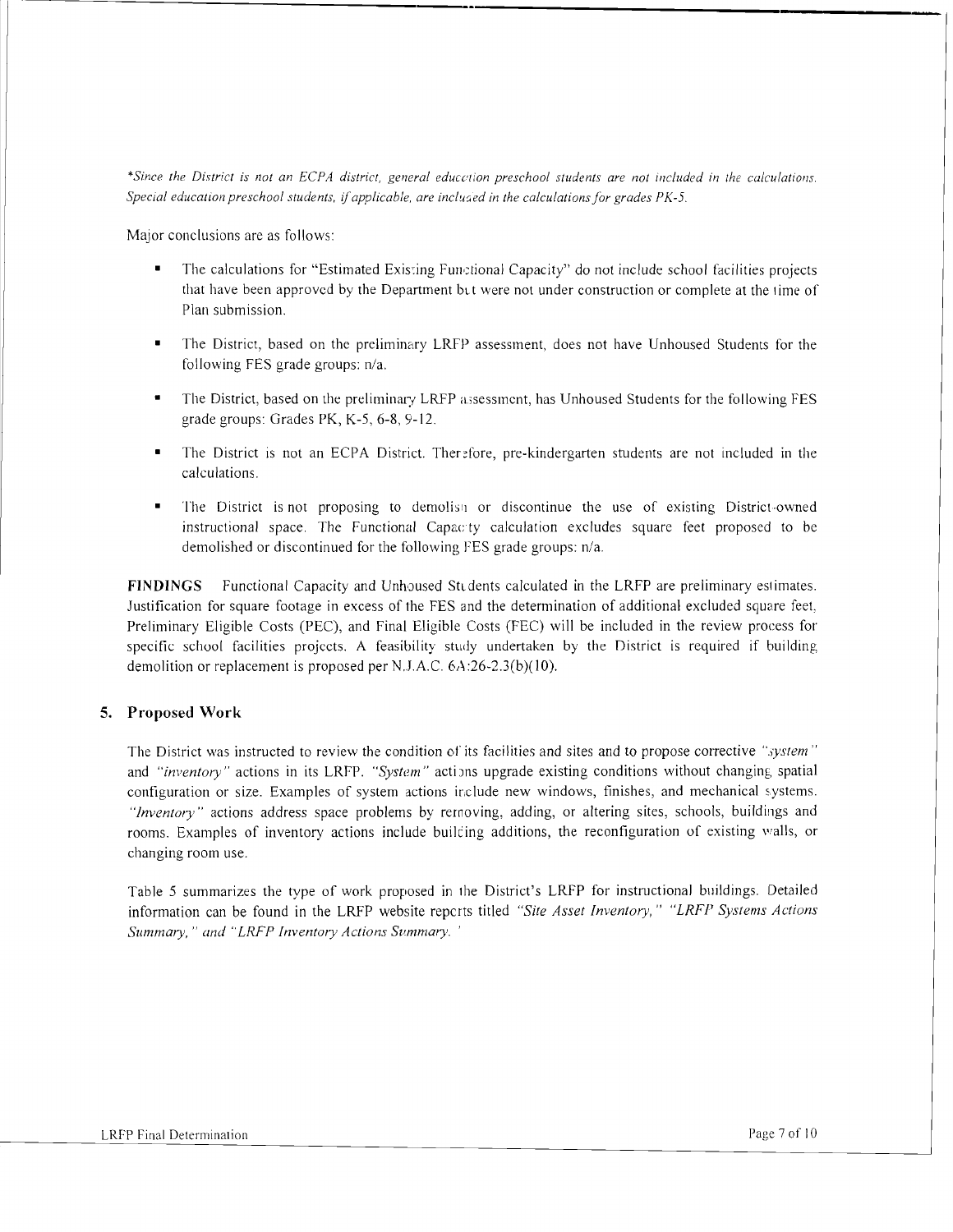| <b>Type of Work</b>                                            | Work Included in LRFP |  |
|----------------------------------------------------------------|-----------------------|--|
| <b>System Upgrades</b>                                         | Yes                   |  |
| <b>Inventory Changes</b>                                       |                       |  |
| Room Reassignment or Reconfiguration                           |                       |  |
| Building Addition                                              |                       |  |
| New Building                                                   |                       |  |
| Partial or Whole Building Demolition or Disconti mation of Use |                       |  |
| New Site                                                       |                       |  |

**---------------\_.\_---------------------**

Major conclusions are as follows:

- The District has proposed system upgrades in one or more instructional buildings.
- The District has not proposed inventory changes, including new construction, in one or more instructional buildings.
- The District has not proposed new construction in lieu of rehabilitation in one or more instructional buildings.

Please note that costs represented in the LRFP are fo" capital planning purposes only. Estimated costs are not intended to represent preliminary eligible costs or final  $\exists$ ligible costs of approved school facilities projects.

The Act (N.J.S.A. 18A:7G-7b) provides that all school facilities shall be deemed suitable for rehabilitation unless a pre-construction evaluation undertaken by the District demonstrates to the satisfaction of the Commissioner that the structure might pose a risk to the safety of the occupants even after rehabilitation or that rehabilitation is not cost-effective. Pursuant to N.J.  $\Delta$ , C. 6A:26-2.3(b)(10), the Commissioner may identify school facilities for which new construction is proposed in lieu of rehabilitation for which it appears from the information presented that new construction is justified, provided, however, that for such school facilities so identified, the District must submit a feasibility study as part of the application for the specific school facilities project. The cost of each proposed building replacement is compared to the cost of additions or rehabilitation required to eliminate health and safety deficiencies and to achieve the District's programmatic model.

Facilities used for non-instructional or non-educational purposes are ineligible for State support under the Act. However, projects for such facilities shall be reviewed by the Department to determine whether they are: consistent with the District's LRFP and whether the facility, if it is to house students (full or part time) conforms to educational adequacy requirements. These projects shall conform to all applicable statutes and regulations.

**FINDINGS** The Department has determined that the proposed work is adequate for review of the District's LRFP. However, Department approval of proposed work in the LRFP does not imply that the District may proceed with a school facilities project. The Distric: must submit individual project applications with cost estimates for Department project approval. Both school facilities project approval and other capital project review require consistency with the District's approved LRFP.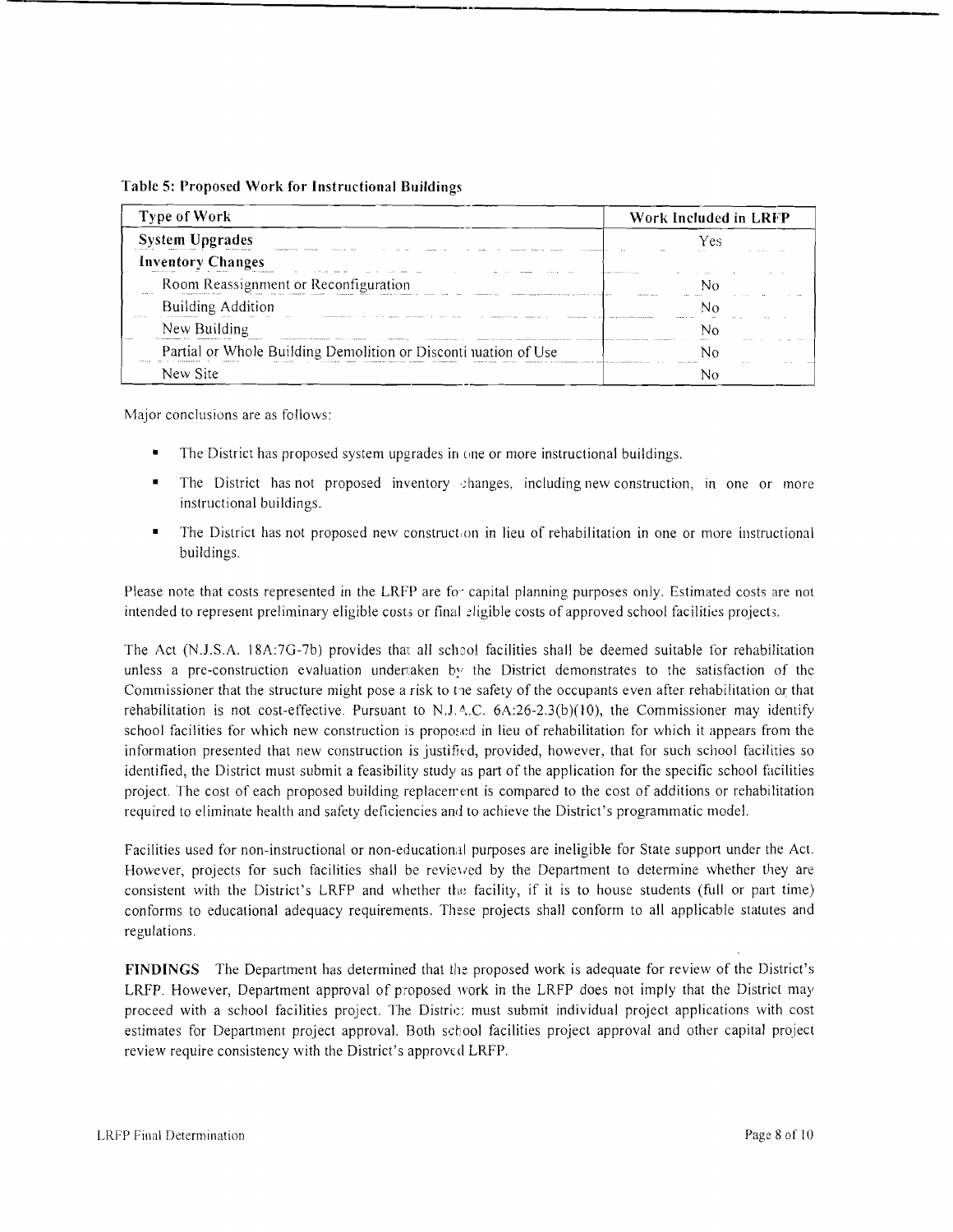## 6. Functional Capacity and Unhoused Students After Completion of Proposed Work

The *Functional Capacity* of the District's schools *after* completion of the scope of work proposed in the LRFP was calculated to highlight any remaining Unhoused Students.

--------------------------------~-----

Table 6 provides a preliminary assessment of Unhoused Students and Estimated Remaining Maximum Area after completion of new construction proposed in the LRFP, if applicable. Detailed information concerning the calculation can be found in the website report 1itled *"F'mctional Capacity and Unhoused Students."* 

|                        | Estimated       |            |                |                | Estimated    |
|------------------------|-----------------|------------|----------------|----------------|--------------|
|                        | Maximum         |            | Proposed       |                | Maximum Area |
|                        | Approved Area   |            | Functional     | Unhoused       | for Unhoused |
|                        | for Unhoused    | Total New  | Capacity after | Students after | Students     |
|                        | <b>Students</b> | <b>GSF</b> | Construction   | Construction   | Remaining    |
| *Elementary (PK-5)     | 20,745          | 0          | 735            | 165.96         | 20,745       |
| Middle $(6-8)$         | 164             | 0          | 454            | 123            | 164          |
| High (9-12)            |                 | 0          | 1.265          | 0              |              |
| <b>District Totals</b> |                 |            | 2.464          |                |              |

Table 6: Functional Capacity and Unhoused Students After Completion of Proposed Work

\*Since the District is not an ECPA district, general education preschool students are not included in the calculations. *Special education preschool students, if applicable, are inchided in the calculations for grades PK-5.* 

Major conclusions are as follows:

- New construction is proposed for the followir g grade groups:  $n/a$ .
- Proposed new construction exceeds the estimated maximum area allowance for Unhoused Students prior to the completion of the proposed work for the following grade groups:  $n/a$ .
- The District, based on the preliminary LRFF assessment, will none selected Unhoused Students after completion of the proposed LRFP work for the following grade groups: *n*/a.

FINDINGS The Functional Capacity and Unhoused Students calculated in the LRFP are preliminary estimates. Justification for square footage in excess of the FES and the determination of additional excluded square feet, Preliminary Eligible Costs (PEC), and Final Eligible Costs (FEC) will be included in the review process for specific school facilities projects.

### 7. Proposed Room Inventories and the Facilities E:fficiency Standards

The District's proposed room inventories for instructional buildings, or programmatic models, were evaluated to assess general educational adequacy and compliance with the FES area allowance pursuant to N.J.A.C. 6A:26-2.2 and 2.3. Major conclusions are as follows:

- The District is not proposing school(s) that will provide less square feet per student than the FES allowance. Schools proposed to provide less lrea than the FES are as follows: *n/a.*
- The District is not proposing school(s) that exceed the FES square foot per student allowance.